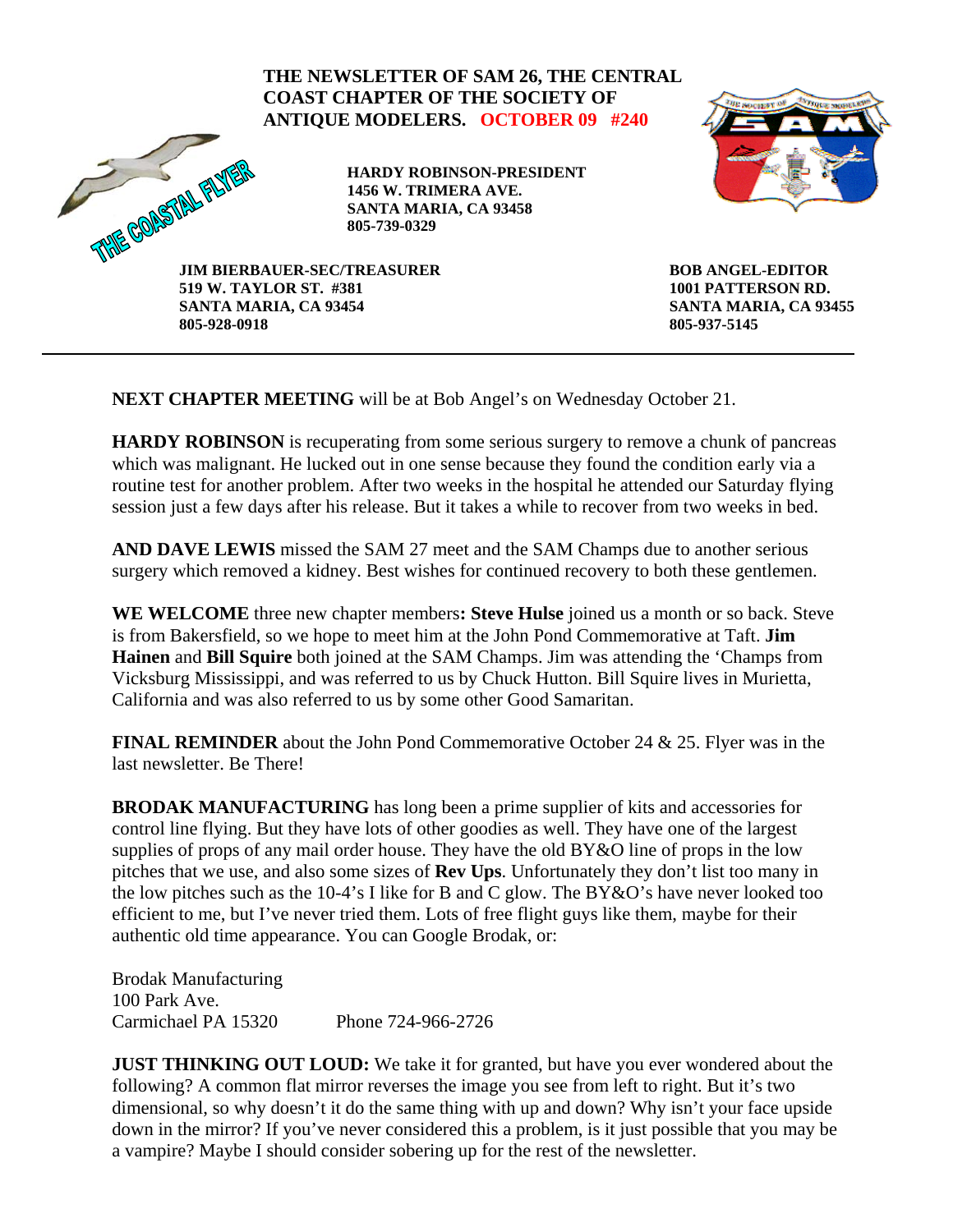**QUICK SAM CHAMPS REPORT:** The weather was windy and threatening for a couple of days before the contest. But Monday dawned with mild temperatures and quiet winds. Tuesday was another story when the wind blew all day, and few flights were put up. CD Steve Roselle had some weighty decisions to make and he made them well. Tuesday's events were moved to Wednesday, and those who flew Tuesday were given the option to keep their scores or start over on Wednesday.

Don Bishop has a history of heading home when the weather goes bad, or if he "isn't having any more fun". Usually when he does this, the weather improves right away. Tuesday morning Don announced "I'm going to do you fellows a favor and go home, so the weather will probably improve." Don was right, and the rest of the week was just fine for flying with mild breezes and warm but reasonable temperatures.



**THE CONTEST OPENED** with a mass launch of Spirit of SAM ships. Here the group gathers to await the start. We're looking west and the launch will be to the right, or North. The SOS ships were allowed to complete their other two flights at the fliers own convenience.

Takeoffs were upwind either to the north or the south all week as the breezes shifted between morning and afternoon. Landings were made on the opposite side or downwind. There weren't any serious accidents reported except occasionally to aircraft.

Those mountain peaks in the background are probably at least 8 to 12 miles away.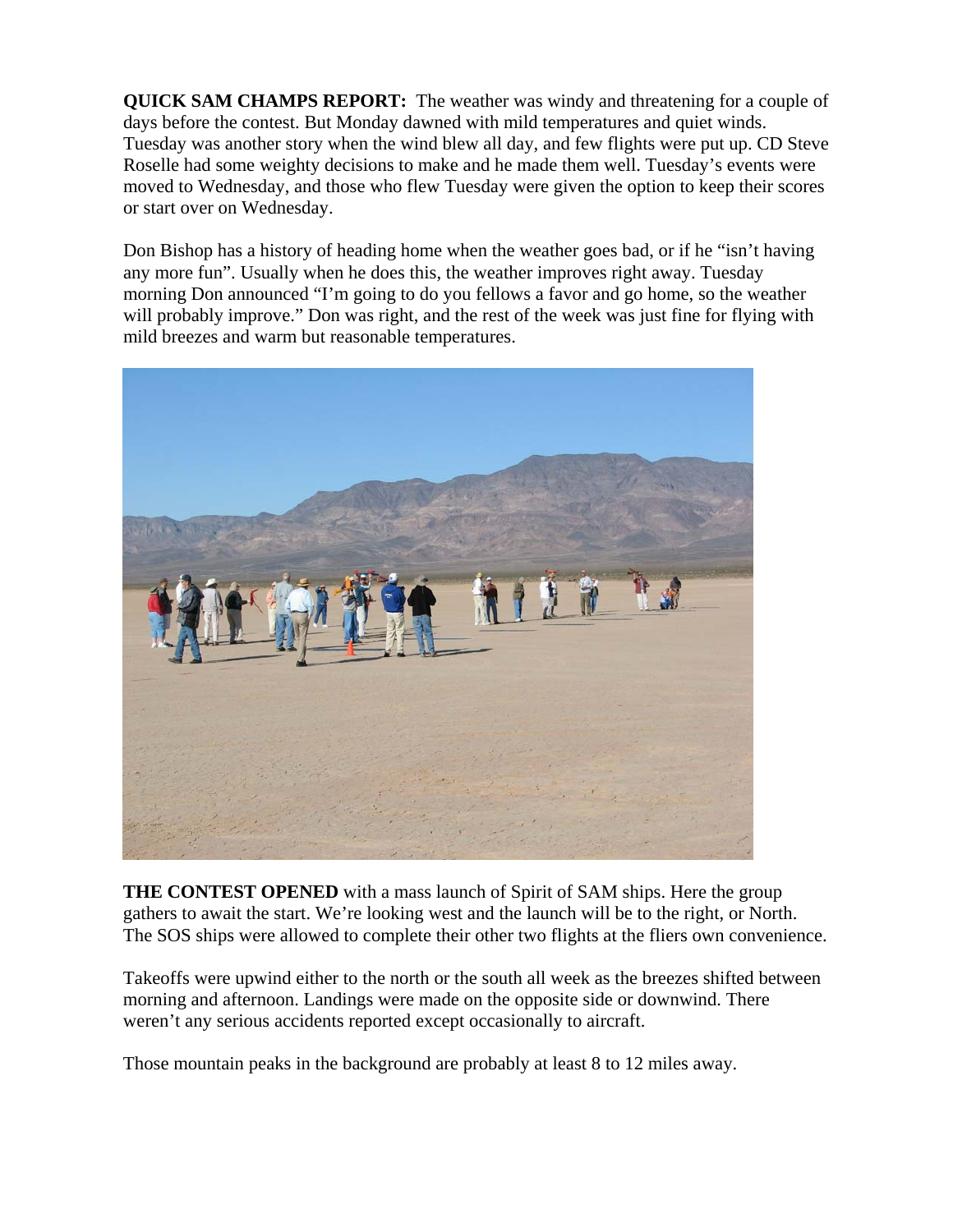This XP-something-or-other twin boom was a Ben Sheresaw design and was flown I believe by a member or friend of the Dave Warner family. It wasn't really competitive, but generated a lot of interest and displayed some ingenuity of design for takedown for transportation.



We are looking north here. The mountain gap just above a couple of heads to the left is railroad pass. The highway into the HQ Fiesta Henderson Casino goes through the pass and is also the road to Las Vegas a bit further up. It's approximately two miles from this spot to that north edge of the lake bed where you see the brush begin. I know, because I paced it off one day. Don't ask why.

**WARPING MICAFILM WINGS.** This job turned out to be much easier than I thought. On a test flight before departing for the 'Champs I had to fight some severe warping in a Micafilm covered wing. Micafilm has really strong adhesion, as anyone knows who's ever tried to remove the stuff for repair or recovering.

I usually use an electric popcorn air popper for wing warping, but I found out that really wasn't a necessity for this job. Micafilm is quite flexible and rubbery when heated. All I had to do was apply torsion to the wing and use the film iron in between the ribs to reshape the wing washout. It wasn't necessary to loosen the adhesion at the ribs at all. Micafilm is subject to getting little dents in the surface, but the tip of a heat iron removes them easily.

At the 'Champs I test flew the ship the day before its contest flights, and found I'd hit the mark reasonably well as to the amount of twist. And the re-alignment stayed put nicely without changing.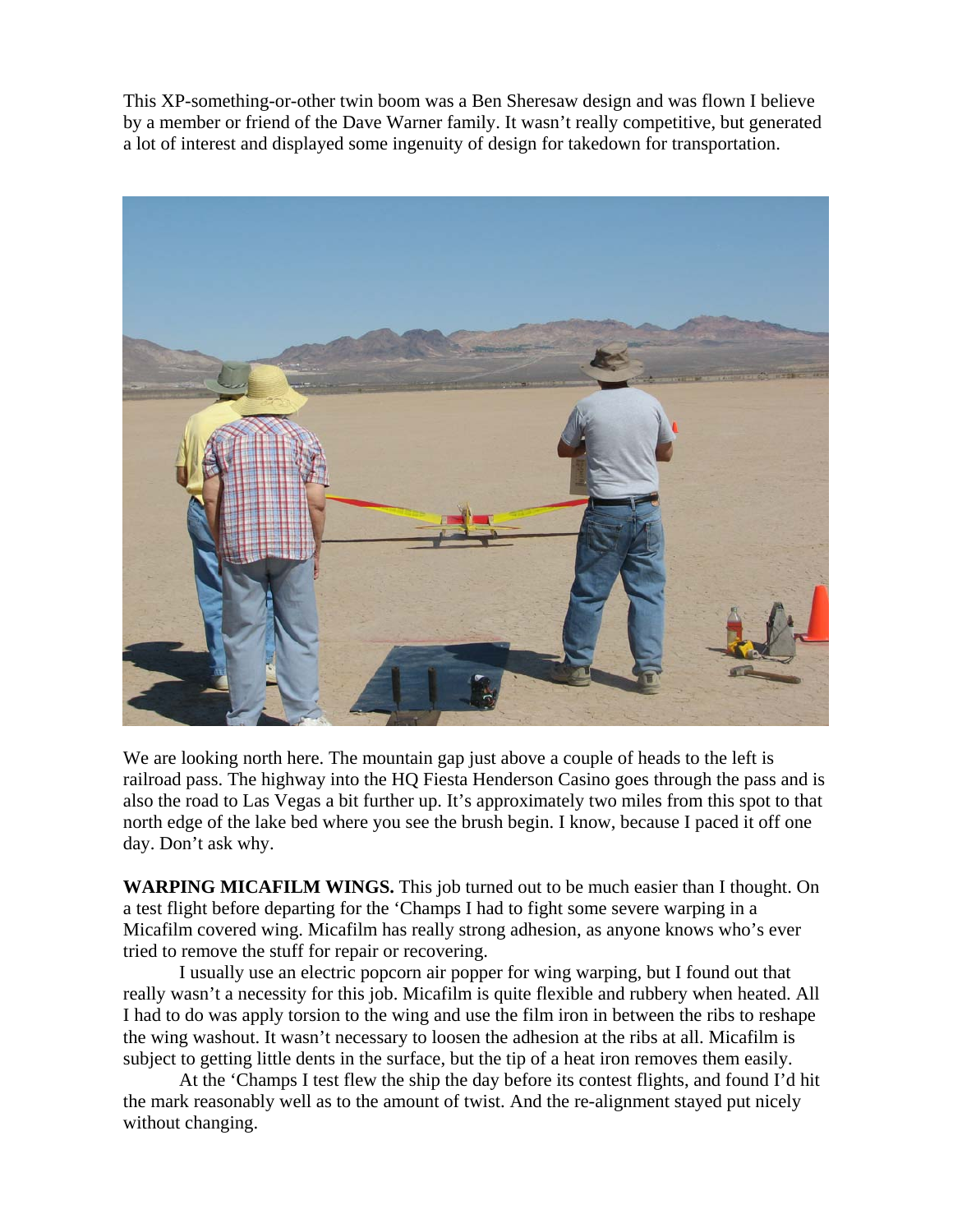Here's a Trenton Terror takeoff, steered by SAM 26 member Chuck Hutton and launched by someone I don't quite recognize. View is toward the east in the general direction of Boulder dam.



Speaking of Boulder dam, Eut Tileston showed some photos of the new bypass bridge construction designed to reduce the gridlock traffic at the dam. They are very concerned about the dam security nowadays. So I hope Eut didn't fly his camera plane to get the pictures, or his little ship would have risked a surface to air missile plus his own arrest as a suspected terrorist.

There are several Trenton Terrors being flown, many are probably holdovers from the '07 'Champs where the Terror was the featured model of the year. Contest management has finally been trying to select featured models which can be used effectively in competition for future events beyond just their one time appearance at the annual event.

WesternVice President Dick Griswold had to react to a change of venue for the bean feed, when it was scheduled for the only day that turned out windy. It had been planned for outdoors. As it turned out the bean feed was generally considered to be the one of the best in SAM history, with great food in a sheltered indoor setting. Good job Dick!

The only complaint I heard about the contest had to do with the fact that not all contestants had previously attended this site, and there were no instructions or map in the contestant package as to where to find the field. Once you've been there, things are so wide open with visibility for miles that you cant get lost. The problem was quickly solved with a sketched out map.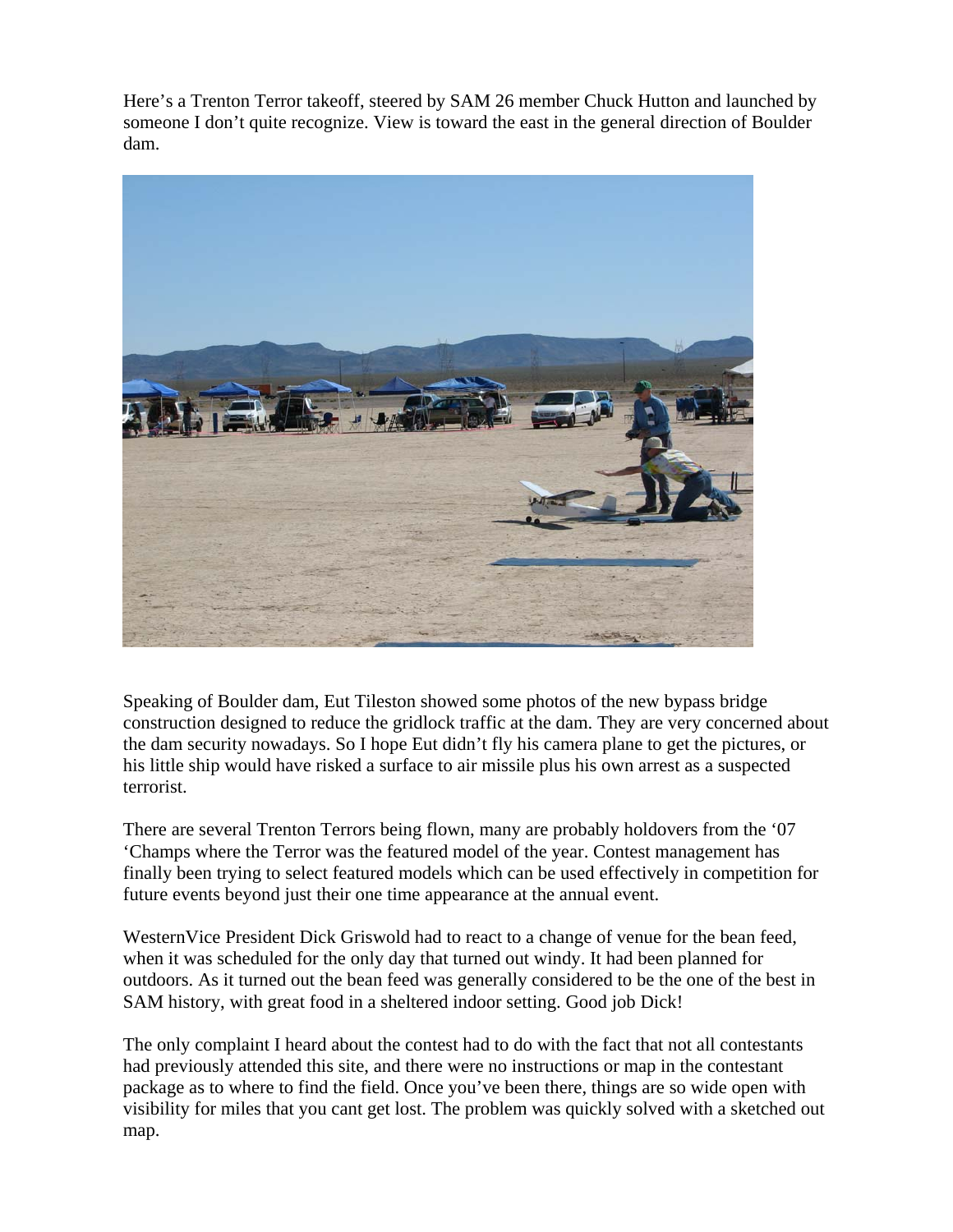**FUTABA 2.4 GHz BINDING**: I received a phone call asking why a new Futaba 6EX 2.4 Mhz transmitter with two receivers would not play with a similar set purchased earlier. You can link a transmitter to play with any number or receivers. But you can't set up two transmitters to play interchangeably with a given receiver. To swap to a different TX you have to go inside the ship to the receiver and re-bind to the new TX you'd want to use at the moment. The second part of the question dealt with difficulty in binding.

 Futaba's instruction for binding (linking a transmitter to play with a receiver) is a little confusing and has caused lots of people problems in interpretation and execution. The way the instruction is written, it sounds like the little linking pushbutton is on the transmitter, when it's actually on the receiver. It's also hard to locate. It's tiny and is nestled between the two antenna wires where they exit the receiver case.

**AM VS FM RADIOS:** Back when FM was becoming the prevalent form of modulation, many of us found that despite industry propaganda, our AM radios rejected spark ignition RF interference better than did FM. One theory was that AM was probably less sensitive all around than FM and was therefore less affected by the spark static. An occurrence at the SAM Champs seems to support that theory.

 We kept our travel trailer parked at an RV park in Boulder City. One evening we turned on the trailers' radio and were greeted with loud static on AM. Switching to FM, the static disappeared and the stations were clear. I stepped outside and looked around. Across the driveway about 60' away was an electrical relay box that was emitting a buzz at about the same frequency as the static.

 The trailers radio is much more sensitive than our tow vehicles radio and it picks up many more stations. On a hunch I got in and turned on the tow vehicles radio for comparison. No static on AM or FM. The conclusion was that the less sensitive AM radio was also less sensitive to the unwanted static. And, of course it also proved that FM will reject RF noise better than a very sensitive AM radio.

**FREE MAGAZINES;** Jim Elliott lives in Goleta California and has a batch of old model magazines he is going to toss out unless someone wants to pick them up. He doesn't want to pack and ship. If you're interested, call Jim at 805-685-4387.

**MODEL OF THE YEAR:** For each SAM Champs, a model is selected as model of the year and usually featured in a special event or in some special way. **Dave Harding** has volunteered to be Contest Manager for the 2010 SAM Champs. And if my memory hasn't failed again it's to be the **Kerswap** as the featured model for 2010. Other candidates mentioned during the selection process were the Stardust Special and Kloud King. The Kerswap got its name due to a particular sound heard all too often when a free flight ship is being trimmed out. Dave's commanding presence would probably have made Napoleon Bonaparte select him as one of his generals. He'll make a good Manager.

**SAM LIFE MEMBERSHIP** cos**t** is setup according to your age at the time you ante up. Many organizations use this system. The older you are the cheaper it is, because the fewer SAM Speaks, and other SAM perks you are expected to enjoy before your membership "expires". Availability of this class of membership isn't widely known, but you can contact SAM Secretary Tommy Gray for the details. Recently Tommy had an inquiry of an applicant and quipped: "He was so old SAM had to pay him."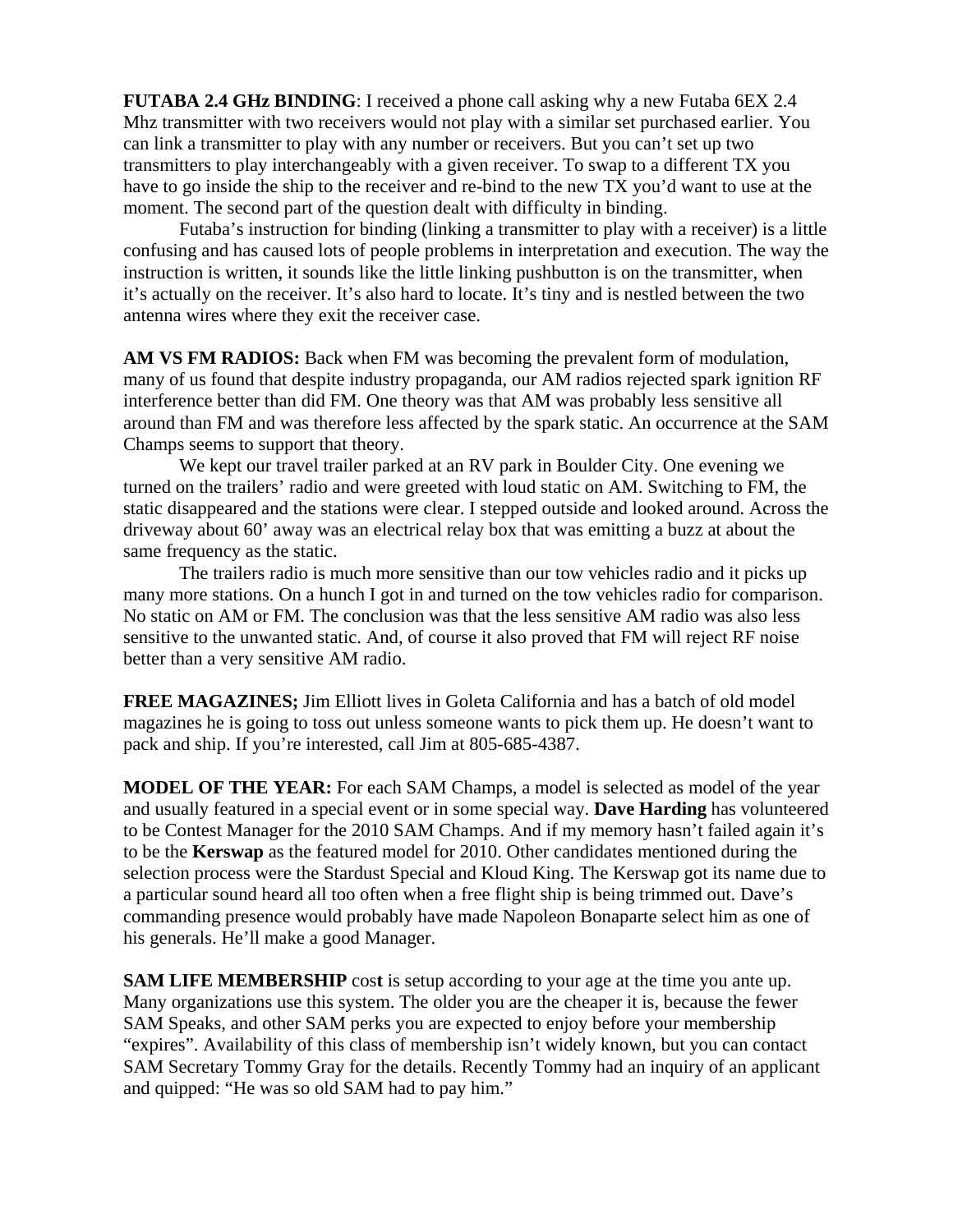**2010 PLANNING:** The SCIFS club has a contest at Taft on March 6&7 2010. So if you want to fly or hobnob with the free flight crowd put that on your calendar. If on the other hand you want to steer clear of such an event you should still put it on your calendar.

**THE SABBITINI COLLECTO** in Fresno is scheduled for March 20, 2010.

**WHICH MEANS** that our spring annual contest at Taft should be scheduled for the weekend of March 27-28. I had to look up the stupid calendar on the stupid computer because I don't have a real paper calendar for 2010. Wouldn't it be nice if the turkeys that put out those alleged 16 month calendars sold them now instead of waiting until December to release them? Better yet, why don't they make those calendars run four months into the future year, instead of giving you four months of the previous year, which you already have on your old calendar?



**HERE'S WHAT** you'll be up against at all future contests. This is the Holman's newer bigger walk-in trailer, with a capacity for about 25 nicely secured models before having to resort to setting any extras on the floor. Next, I'm afraid that workbench up front may be scheduled for replacement by a complete woodworking and machine shop. Rick, Phillip, Bob and whoever else did a great job of outfitting this rig for transporting damage free ships. There are even storage places on the ceiling as you can barely see in the photo. And there's plenty of room for support equipment. We should all be so lucky.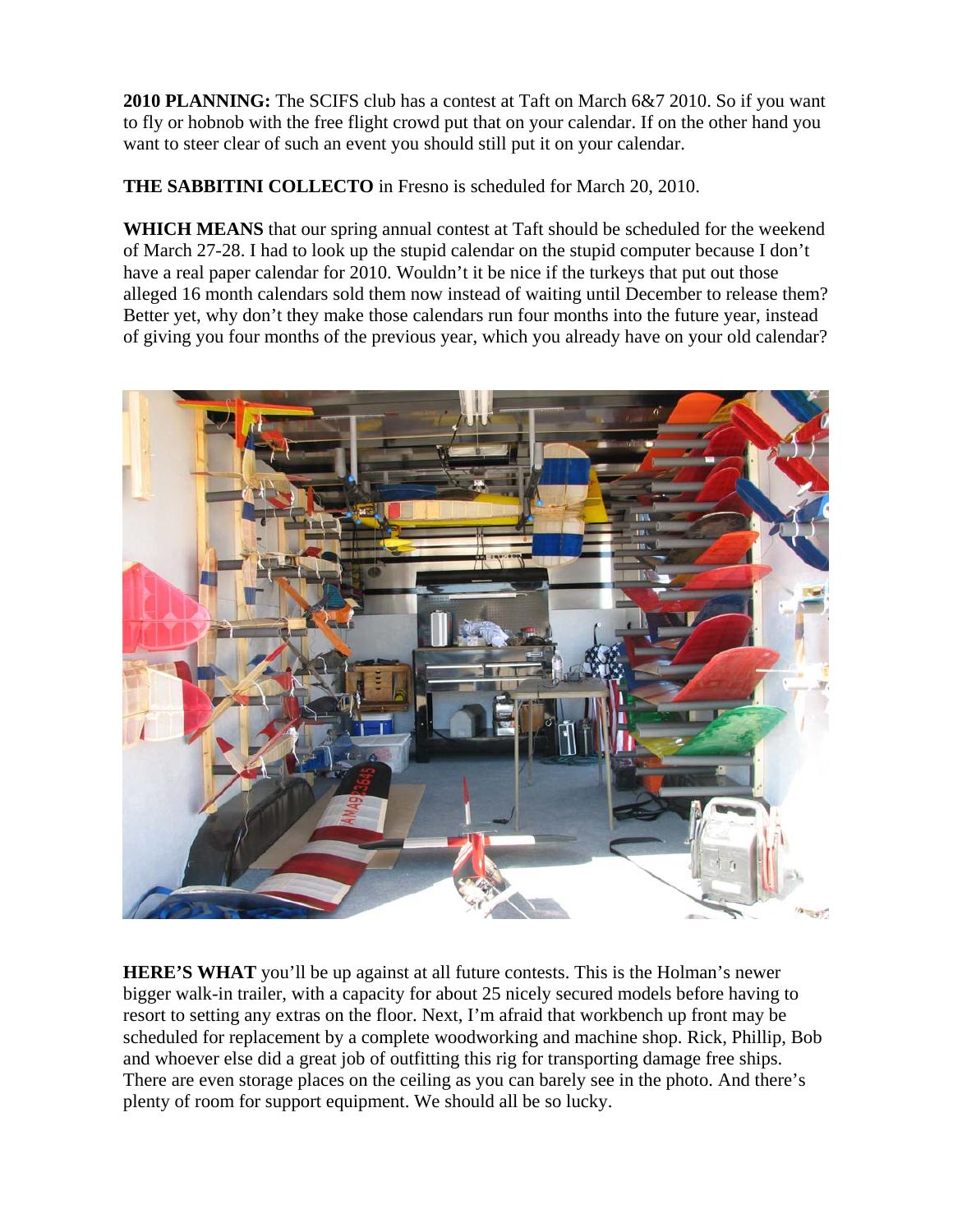**IMPORTANT BYLAWS CHANGE**: Enclosed with your latest issue of SAM Speaks was an insignificant looking little voting ballot that had a couple of SAM VP candidates listed. As I recall none were opposed so you may have ignored the whole thing. But also listed was a Bylaws change that would nullify our 5 year rules change cycle and make it a 4 year cycle. I submitted my "**no" vote** and here are the reasons why.

 We were on a merry go round of rules changes about ten years ago and the membership decided by a solid majority to make the changes only every 5 years. During every rules making process, there had always been a big fuss and many of the changes caused dissention in the ranks especially when some equipment was made obsolete for competition. Rules had been a constantly moving target, and the changes always left some unhappy.

 Then the '05 rules committee didn't complete their job on time and the rules had to be made effective a year late in January '06 rather than January '05. But the schedule has since been restored and the rules for January 2010 are on track.

 Basing his reasoning on the above interruption in the cycle, SAM President Jim O'Reilly announced that a Bylaws change was needed to establish the dates for future changes and proposed and endorsed the change to a four year cycle. But there's really no need for such a change. The person or persons who edited the original 5 year vote into the rule book had made an arbitrary change to the wording that had been voted in. That change left the dates less clear in the rule book, but still clear enough to be interpreted correctly.

 I talked to Jim O'Reilly at the SAM Champs, and he has his own reasons for desiring a four year cycle, but there is still no compelling reason for this proposed change. The original wording as voted in can and should just be administratively put back into the rulebook. Otherwise one man's administrative error will have nullified a vote that was well thought out, debated, and voted on some time ago. There was no proper discussion or debate of this current Bylaws proposal. It was just pushed forward like some of the bills by the current Congress.

 The original wording was simple and clear. The rules cycle begins in January of years ending in 4 and 9 and the changes become effective on January 1 of years ending in 0 and 5. I urge you to take the trouble to vote **no** on this change if you want to keep things stable with the 5 year cycle that has worked so well. Otherwise the food fight will begin all over again in just three years from the January 2010 effective date of the current change. Please pass the word, as many may have already voted yes just based on the one-sided recommendation made in SAM Speaks.

**THE 1/2A TEXACO POSTAL** was flown by our little group on 9-19-09, and here are our modest results. It was a fine clear sunny windless day but with almost no lift. Even the buzzards were either flapping or walking. Potentially we had at least 5 more folks who might have joined us, but all had something occur that prevented flying on that chosen day.

| <b>NAME</b>           | <b>MODEL</b>                                 | <b>SIZE</b> |      |     |     | FLT 1 FLT 2 FLT 3 TOTAL |
|-----------------------|----------------------------------------------|-------------|------|-----|-----|-------------------------|
| Bob Angel             | Playboy Jr.                                  | 354         | 526  | 266 | 575 | 1101                    |
| Jim Bierbauer         | Bomber                                       | 350         | 113  | 349 | 420 | 769                     |
| <b>Hardy Robinson</b> | Playboy Jr. 354                              |             | 318  | 440 | 41  | <u>758</u>              |
|                       | Best three (and the only three) fliers total |             | 2628 |     |     |                         |

Sizes are in square inches of wing area and flight times are in seconds. Total is the best 2 flights of the three allowed.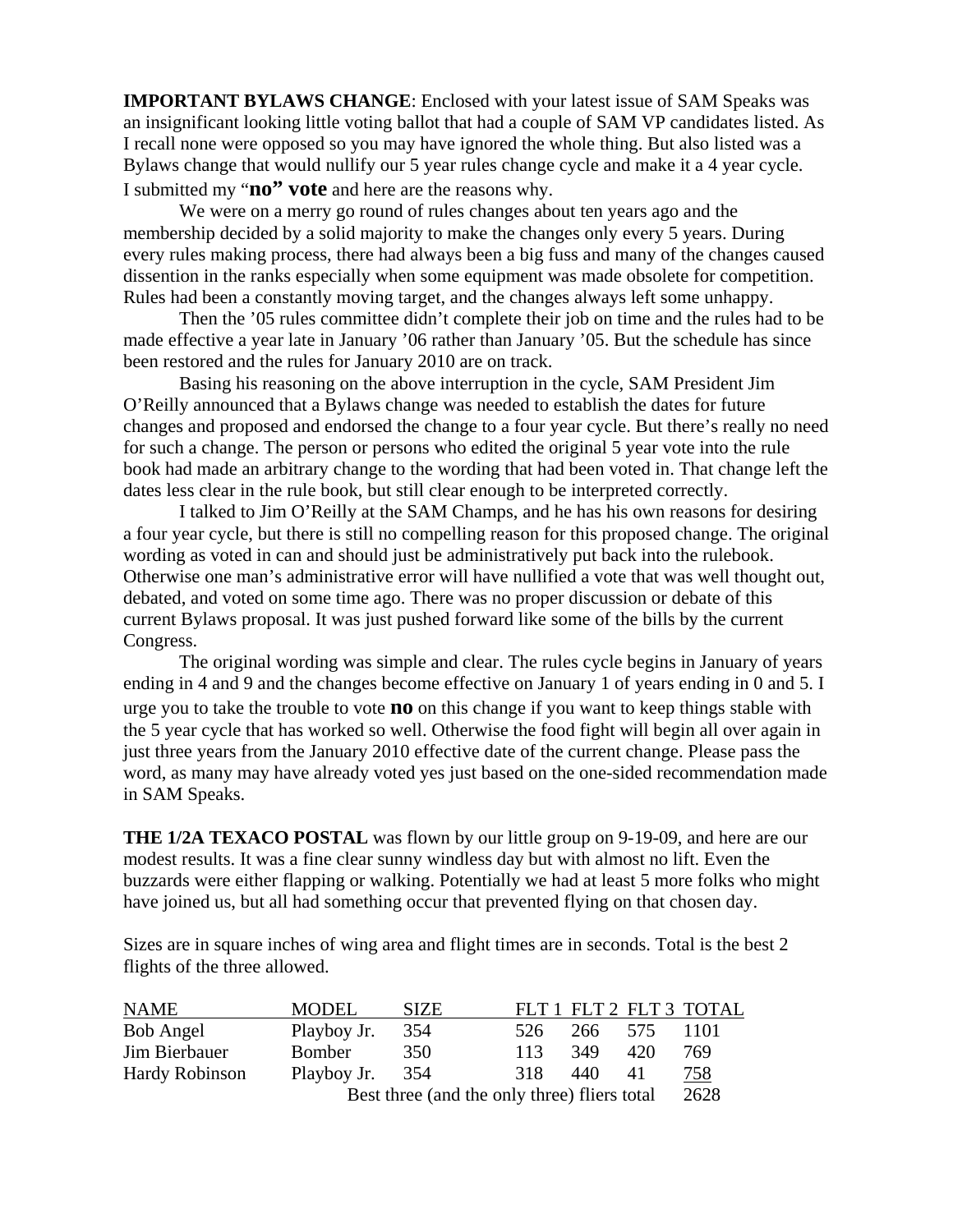**AERODYNAMIC RESEARCH:** At the SAM Champs I unintentionally did some basic research that I'd never seen or heard of as being addressed before. The second flight of my 1/2A Texaco Playboy Jr. was mostly out of control the entire time. It flew as if there had been a one ounce weight added to the tail. There was constant porpoising and circling to damp it out seemed to make things worse.

 After landing, I checked the ship over thoroughly for anything loose or broken. The radio worked OK and I did a range check. I didn't find a problem and unwisely put up the third flight. This time it acted as if a two ounce weight had been added to the tail. I couldn't control the stalling, and turning it to bring it back upwind was impossible due to violent roll tendency. It also wandered into the best thermal I'd encountered at the meet. So twisting and stalling, it got away and wandered off down field until I spun it down well out of the landing area.

 After recovery I found the problem I'd missed earlier. The wing center is covered in lightweight black film. In the warmth of the desert and probably in the closed car, the undercamber had let go under the center wing section. The wing was well vented to prevent air pressure buildup inside, so it was just a matter of poor adhesion of the covering material in the heat. What was really surprising was the extreme trim change from the under-camber to the flat bottom airfoil configuration. The fact that the bottom covering was unattached to the concave ribs could also have allowed the airfoil thickness to vary as it pitched up and down.



**ED HAMLERS'** dramatic takeoff stance always shows he's on a serious mission and means business! Ed won the glow championship at the "Champs. That appears to be Chuck Hutton from Ann Arbor Michigan timing.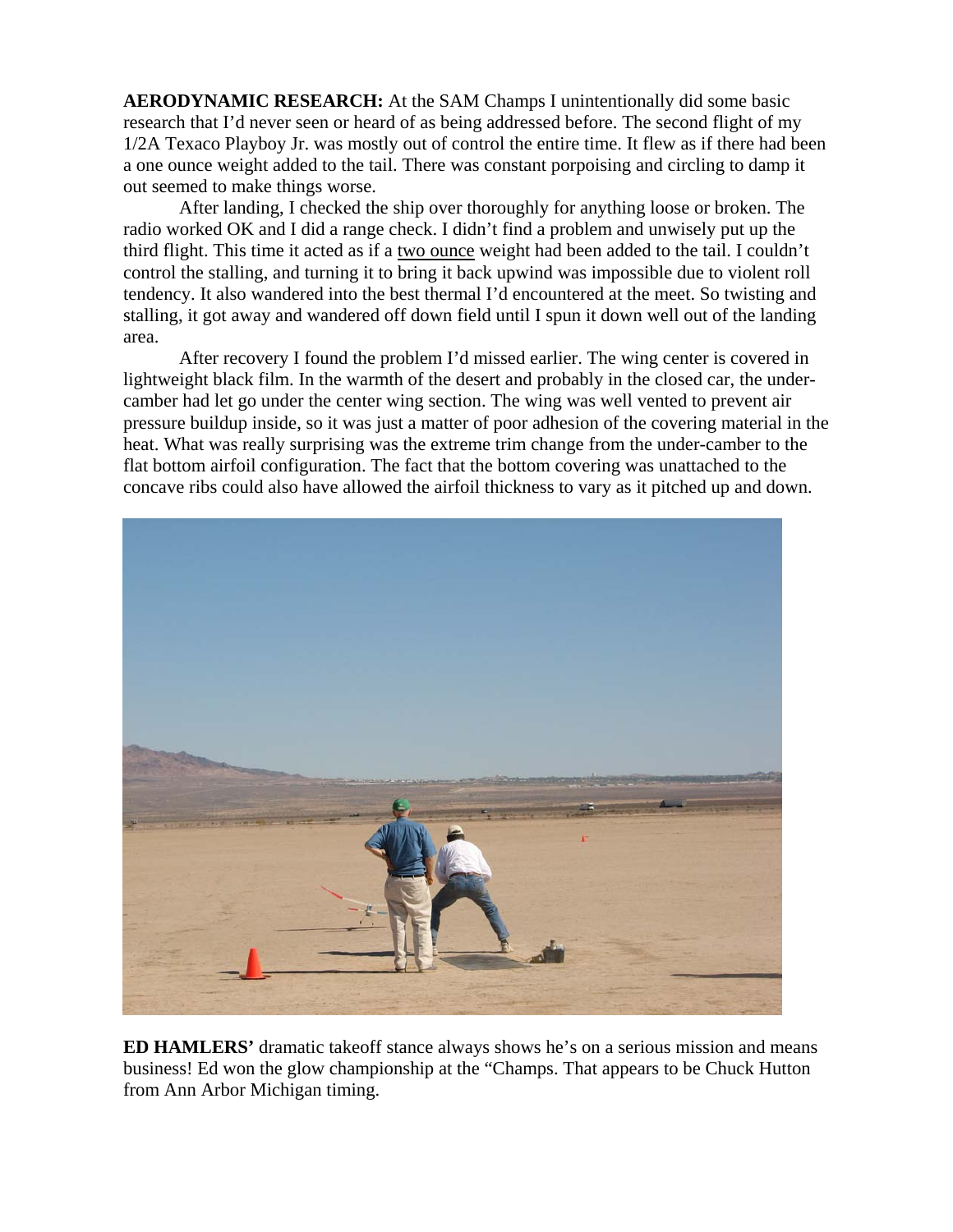**ELECTRIC MOTOR HAZARDS:** We could probably run a series of articles on various ways electric motors can bite you unexpectedly. It could be something similar to the series of ways to crash using a computer radio. But I won't do that, aside from maybe this one time.

I was strolling through the dry lake/desert at Henderson when I saw a model up ahead. It turned out to be an electric ship that had strayed from its owner. It was kind of messed up and one prop blade was broken. I gathered the parts and started back toward RC headquarters. Soon I met an approaching car obviously looking for the model. As the car got about 50 yards away the electric motor suddenly came alive. Fortunately, I was holding the model so that the thrashing single blade didn't nail me, but there was little I could do other than panic slightly and hang on.

The motor ran for several seconds and finally stopped. Only then could I safely look for the small cutoff switch and shut things down for good. That's something that with smarts and experience I should have done earlier. It turned out that the out-runner motor had wrapped up its' own wiring until it finally pulled one of the three power wires loose and stopped itself. The ship's owner said he didn't have the transmitter turned on and apparently just some stray current from the approaching car had activated it. Weird.

**THIS LITTLE CUTIE BELOW** was built by Phil Pierce, who sent the pix over the airwaves. I'm not sure whether it's Phil's' brainstorm or from some published plan. Anyway it's awfully cute or awfully ugly depending on your eye for such things. Maybe it's best that the origin remain a mystery.